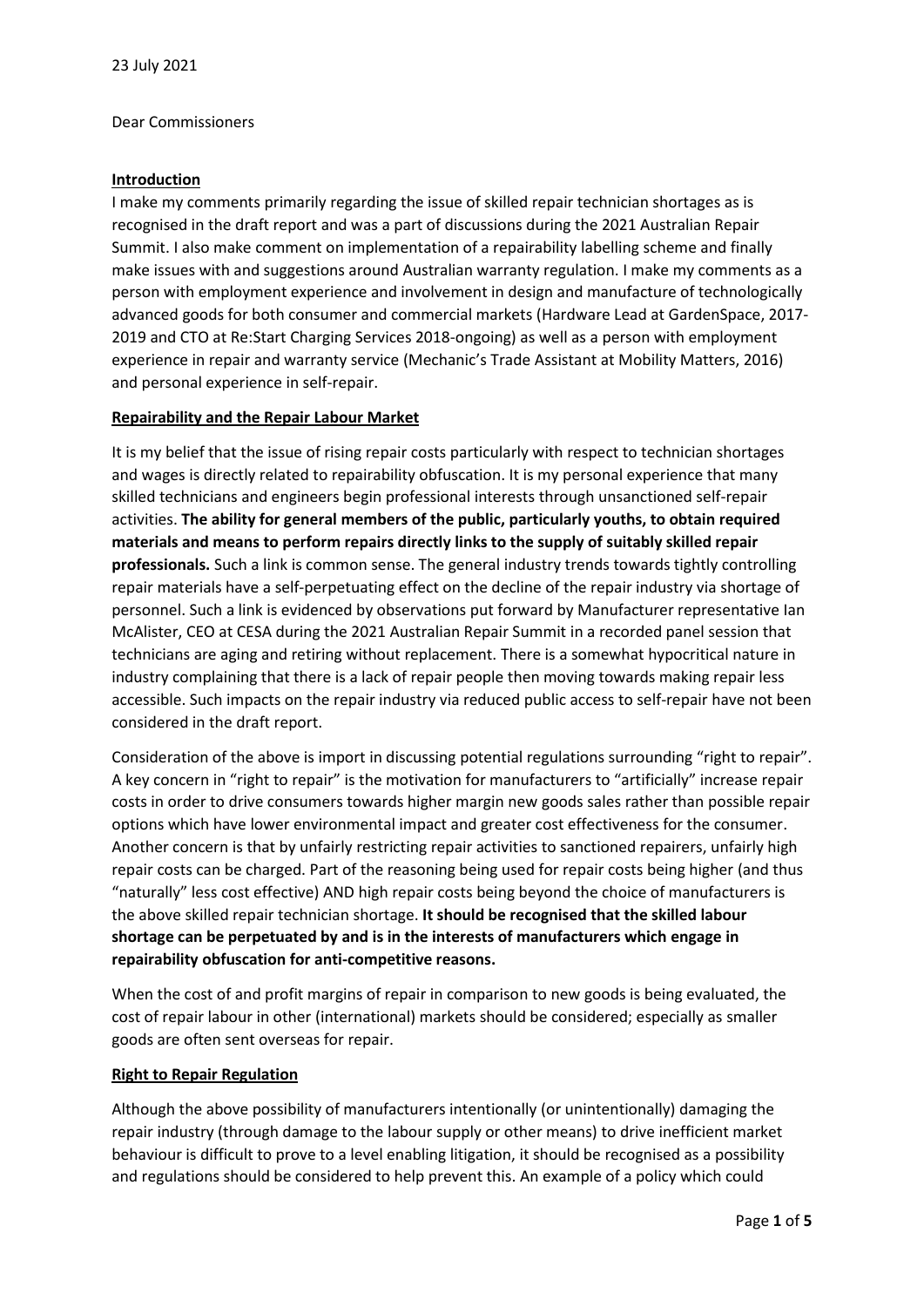encourage competitiveness and at the same time discourage such anti-competitive behaviour is a repairability rating standard and labelling scheme which includes in its criteria:

- Access to repair materials by independent professionals
- Access to repair materials by owners of the goods
- Access to repair materials by general public

Repair materials meaning parts, documentation, firmware, software etc. as may be required for repair. Regarding goods requiring complex and potentially dangerous repairs necessitating a professional repair person, goods designed with repairability such that this is NOT the case clearly provide superior value to the consumer with the choice to safely self-repair or engage a professional.

A repairability labelling does not need to be mandated on all consumer goods to be effective. By initiating the repairability labelling scheme on types of goods known for repairability obfuscation, maximum benefit for consumers can be had whilst providing initial awareness for the public and a less disruptive regulation roll-out. Once public awareness of repairability and repairability ratings is established, adoption of repairability labelling can easily and voluntarily spread to other nonmandated goods as long as appropriate repairability rating methods/standards are made available for other non-mandated goods.

As with any rating or standard system, care must be taken to ensure freedom from bias and defence against regulatory capture.

Implementation of repairability policy as above will help to address the damage to repair industry concern as well as other concerns considered in the draft report of consumer and environmental wellbeing. Such policy also achieves its means by encouraging competition rather than forcing industry compliance and as a result is much more likely to see success and benefit to the consumer.

As has been the case in the Automotive industry, it may be ultimately required in some cases to apply more heavy-handed policies.

## **Conflicts with Consumer Guarantees**

## Market Participation

I also make comment on the conflicting issue of encouraging repairability while increasing regulation around warranties. **The Australian Consumer Law (ACL) and its enforcement together with proposed heavier enforcement on manufacturer warranties is likely to drive manufacturers further towards repair obfuscation in order to discourage unsanctioned repairs**. Enforcement of consumer laws in Australia affords a safety net to consumers rights but goes against enabling free market competition and greatly discourages manufacturers which feel unfairly punished. This has led some international manufacturers to not make their goods available to Australian Consumers at all e.g. Valve and 2yr delayed sale of the Valve Inde[x https://www.kotaku.com.au/2020/02/valve](https://www.kotaku.com.au/2020/02/valve-index-australia-half-life-alyx-availability/)[index-australia-half-life-alyx-availability/,](https://www.kotaku.com.au/2020/02/valve-index-australia-half-life-alyx-availability/) <https://uploadvr.com/valve-index-australia/> Although regulators should not allow influence from corporations holding products hostage, consideration should be made for the impacts of making it difficult for manufacturers both domestic and international to (officially) market products in Australia. The same can obviously be said for heavyhanded repairability regulation.

# Disincentivised Repairability and Longevity

The consumer guarantee regulations have produced a market condition in which A. consumers expect to buy a good without any failures during the lifetime of the product then discard it once it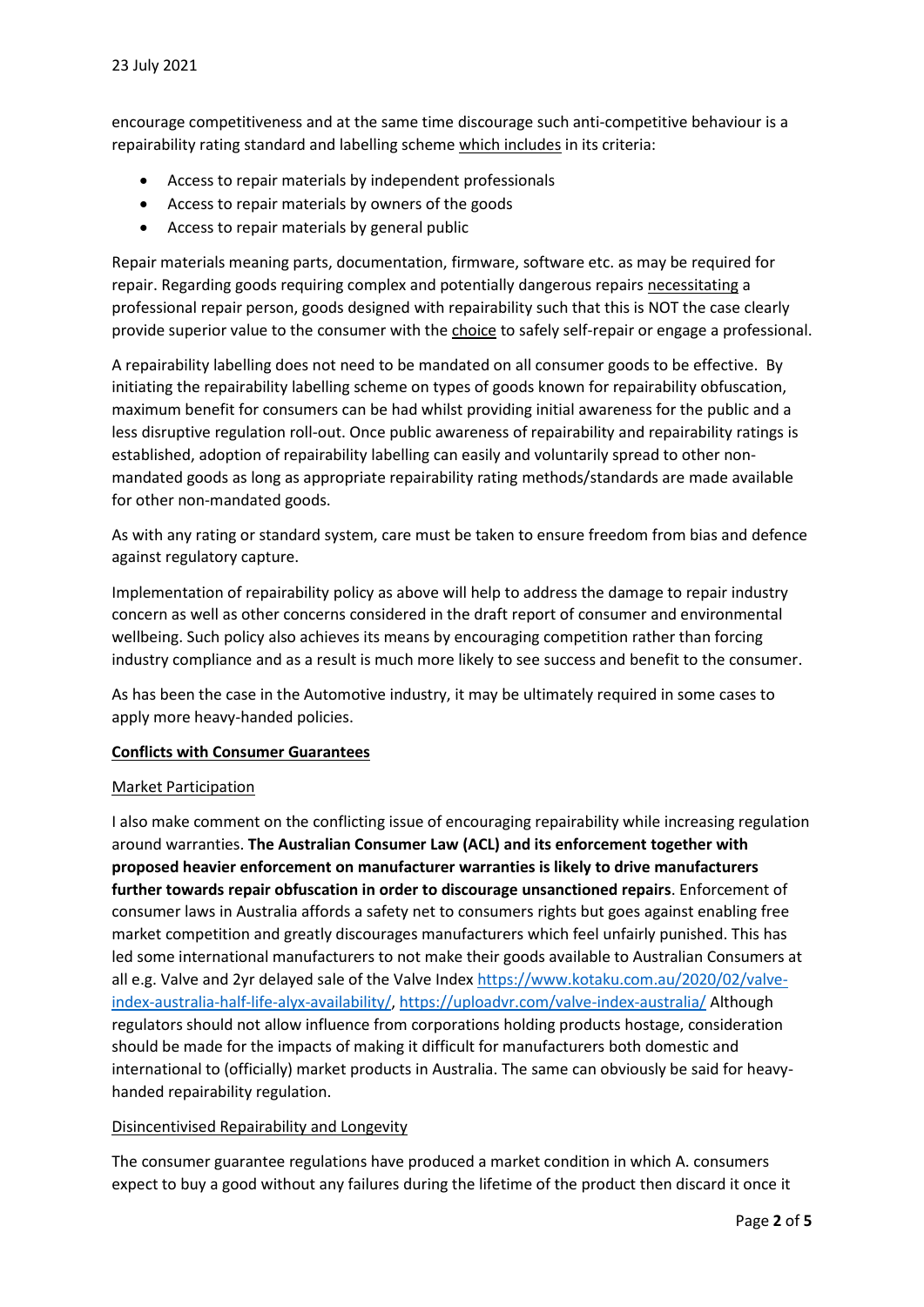has failed out of warranty and B. manufacturers are strongly pushed to maximise profit on the sale of new goods whilst preventing out of warranty repairs and to not improve expected product lifetimes.

As the repair/replacement/refund of goods under consumer guarantees is required at the expense of the manufacturer, the manufacturer is indeed incentivised to ensure goods are durable and (if at all repairable) the goods are economically repairable but only by a first-party/sanctioned repairer within the expected durability/warranty of the product. Manufacturers have no incentive to enable independent repair, since any repairs in the expected life of the product must be paid for by the manufacturer. Similarly, manufacturers are incentivised to keep expected product life as short as possible to avoid random failures and needs for repair.

As has been extensively discussed, new product manufacturers/designers obtain revenue primarily by sale of new goods and not from repair. Businesses could theoretically be setup to generate revenue from both repair and new goods manufacture but consumer guarantees mandating free repairs makes it difficult for manufacturers to set up repair as a revenue generating activity.

Increasing warranty regulations will only serve to worsen manufacturer behaviour. Ironically, the reduced durability of modern goods could be blamed on modern durability regulations. Looser warranty regulations and consumer guarantees could instead alleviate this.

## **Hypothetical Repair Market and Regulation**

At an extreme, in order to encourage repair for the benefit of the consumer and environment, economic incentive could be given by completely removing free repair/replacement under warranty as an option. Instead, when experiencing faulty goods, consumers would have the choice between a (partial time-based) refund or could pay out-of-pocket for a repair (by the manufacturer or an independent third party). Manufacturers would still have some incentive to sell durable goods (particularly goods that do not fail directly after sale) due to refund requirements, but the issue of random lifetime failures would then be open to solution by the market.

What could then occur is:

- Consumers are more cautious about purchasing goods with better durability and lifetime support
- Manufacturers may choose to provide expanded first-party warranties beyond the regulated minimums to attract consumers e.g. providing free first party repair/replacement similar to current requirements.
- Manufacturers may instead choose to provide ongoing low-cost repair services to attract consumers.
- Manufacturers may also choose to be more open with repair materials and thus indirectly outsource repair to independent repairers.
- Manufacturers could also offer extended life goods by offering end-of-life repairs and upgrades.
- Manufacturers failing to adopt any lifetime support strategies would become uncompetitive

Such a new market would obviously require its own extensive set of new regulations and standards.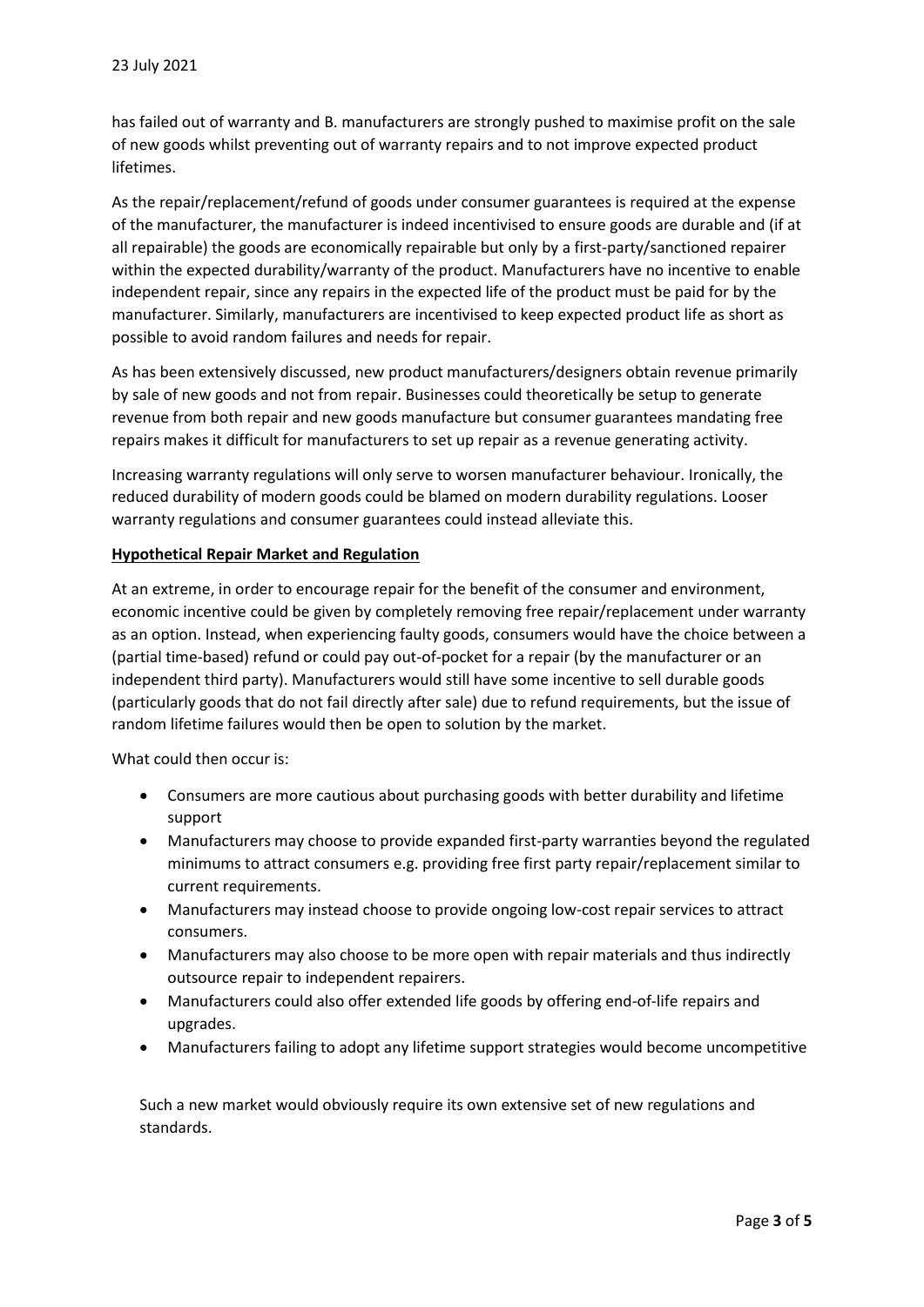- The advertised first-party repair/replacement warranties should be regulated/standardised to ensure consumer confidence in choosing warranty support.
- Advertised costs of first-party repairs for some time period should be guaranteed at sale, likely indexed and standardised to the cost of the good or a replacement.
- Repairability should also be standardised and regulated with a system similar to the repairability labelling scheme, this labelling scheme should be designed to be sufficient for independent repairers to accurately estimate repair costs.

Implementation of such a hypothetical market would obviously be immensely disruptive and likely cause business casualties particularly if introduced poorly or too quickly. It should, however, serve to illustrate the potential for a healthy repair market which is actively discouraged and prevented by current regulations.

# **Minimum Required Warranty Regulation Adjustments**

A lighter suggestion is made to loosen warranty regulation/liability on manufacturers/product designers in tandem with introduction of repairability regulation. A clear concern being voiced in submissions and discussions is manufacturer liabilities if independent repairs and/or owner repairs are forcibly enabled. While it is clear that manufacturers must still be held responsible for failures caused by them, a balance must be maintained with explicit means for liability of failures resulting from unsanctioned repairs or modifications to be placed on those responsible for undertaking them. Although such mechanisms could be said to exist already, it should be made clear in order to encourage manufacturer participation in the Australian Market.

"Warranty void if removed" stickers enable manufacturers to determine if a "non-user-serviceable" part of the product has been tampered with by the user or unauthorised repair person. Whether or not another person has opened, or attempted repair of a device is important to the troubleshooting repair process itself and to determining if the fault was due to a defect or instead user/independent mis-repair or misuse. The presence of an unbroken warranty seal is strong evidence that internal faults have not been caused by user or third-party repairs/modifications. If such warranty seals are banned, then there will be extra cost and risk to manufacturers offering warranty from defects. Providing warranty from defects whilst at the same time freely allowing third party modifications and repairs places additional unknowns, uncertainties and risks resulting in increased costs to the manufacturer (and consumer) for offering such a warranty. Manufacturers should be allowed to offer warranty terms with the conditions on warranty seals in order to lower overall risks and costs instead of being forced to comply with rigid warranty schemes.

The issue of consumers being confused and misled on warranty terms should NOT be handled by forcing vendors to comply with a mandated set of warranty terms but instead by improving and enforcing clarity around warranty terms. A labelling scheme could also be effective in this regard with the choice for vendors to comply with standardised warranty terms in exchange for the ability to advertise with an official warranty seal (e.g. Australian Made) or vendors can choose to offer their own special warranty plans without a seal.

Without lighter ACL warranty regulation, manufacturers are strongly encouraged to obfuscate repair or simply not participate. Loosening of warranty regulations will be possible without overall damage to the consumer thanks to tandem increases in right to repair regulation. Over regulation will reduce market participation and thus competition.